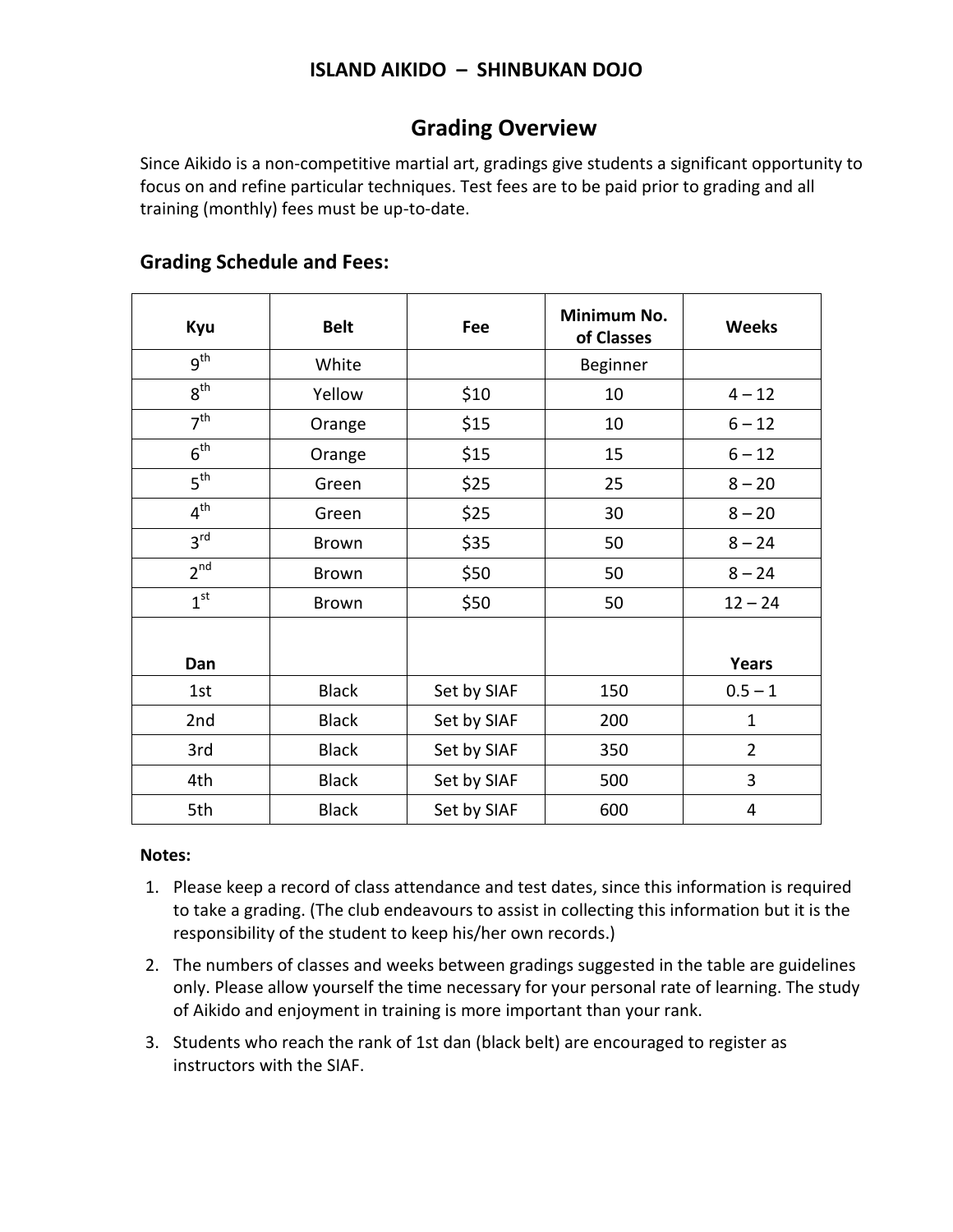## **8 th Kyu – Yellow Belt**

| 1. | <b>KAMAE</b><br>Basic stance, right and left sides                                                   | video        |
|----|------------------------------------------------------------------------------------------------------|--------------|
| 2. | <b>SEIZA-HO</b><br>Correct way to sit                                                                | video        |
| 3. | <b>REI-HO</b><br>Etiquette and the correct way to bow                                                | video        |
|    | 4. SHIKKO-HO (optional)<br>Knee-walking                                                              | <u>video</u> |
| 5. | <b>TAI NO HENKI ICHI</b><br>Cross step in body change (solo)<br>Step-in movement when pulled         | video        |
| 6. | <b>TAI NO HENKO NI</b><br>95 degree pivot (solo)<br>Turning movement when pushed                     | video        |
| 7. | <b>HIRIKI NO YOSEI ICHI</b><br>Elbow power #1 (solo)<br>Forward movement when pulled                 | video        |
| 8. | <b>HIRIKI NO YOSEI NI</b><br>Elbow power #2 (solo)<br>Shifting weight movement                       | video        |
|    | 9. HYAKU HACHI JU DO KAITEN<br>180 degree pivot body change (solo)<br>Full turn movement when pushed | video        |
|    | <b>10. SHUMATSU-DOSA ICHI</b><br>After-class exercise #1 (solo)<br>Forward movement when pulled      | video        |
|    | <b>11. SHUMATSU-DOSA NI</b><br>After-class exercise #2 (solo)<br>Pivoting movement when pushed       | video        |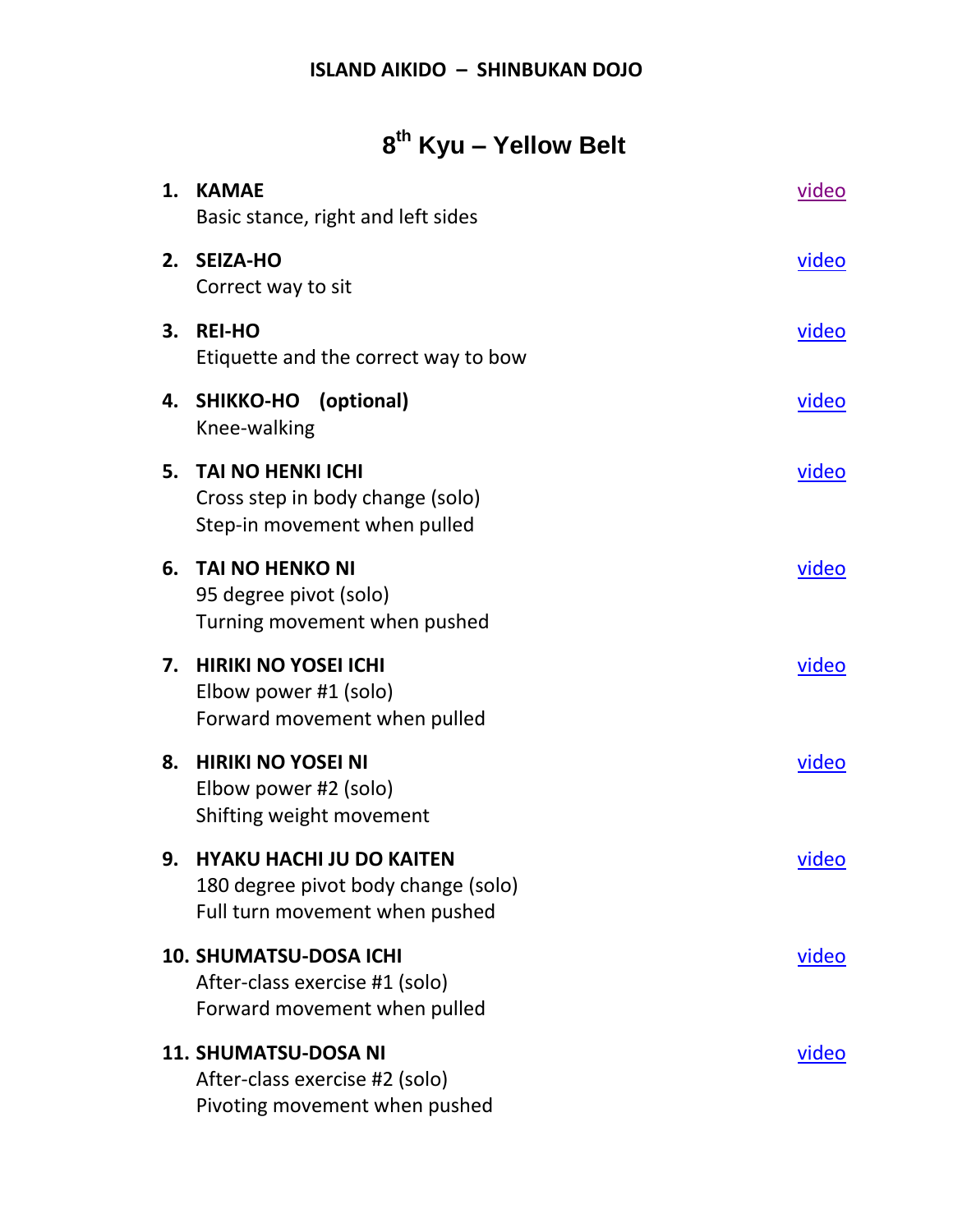# **7 th Kyu – Orange Belt**

| 1. KAMAE<br>Basic stance, right and left sides                                                                     | video        |
|--------------------------------------------------------------------------------------------------------------------|--------------|
| 2. TAI NO HENKI ICHI<br>Cross step in body change (solo)                                                           | video        |
| 3. HIRIKI NO YOSEI ICHI<br>Elbow power #1 (solo)                                                                   | video        |
| <b>4. HIRIKI NO YOSEI NI</b><br>Elbow power #2 (solo)                                                              | video        |
| 5. SHUMATSU-DOSA ICHI<br>After-class exercise #1 (solo)                                                            | <u>video</u> |
| <b>6. SHUMATSU-DOSA NI</b><br>After-class exercise #2 (solo)                                                       | video        |
| 7. KOHO UKEMI ICHI<br>Back breakfall without hitting                                                               |              |
| 8. KOHO UKEMI NI<br>Back breakfall with hitting                                                                    | video        |
| 9. SHOMENUCHI IKKAJO OSAE ICHI<br>Front strike first control pin #1                                                | video        |
| <b>10. SHOMENUCHI IKKAJO OSAE NI</b><br>Front strike first control pin #2                                          | video        |
| <b>11. KATATE MOCHI SHIHONAGE OSAE ICHI</b><br>One wrist grasp all direction pin #1 (like after class exercise #1) | video        |
| <b>12. KATATE MOCHI SHIHONAGE OSAE NI</b><br>One wrist grasp all direction pin #2 (like after class exercise #2)   | video        |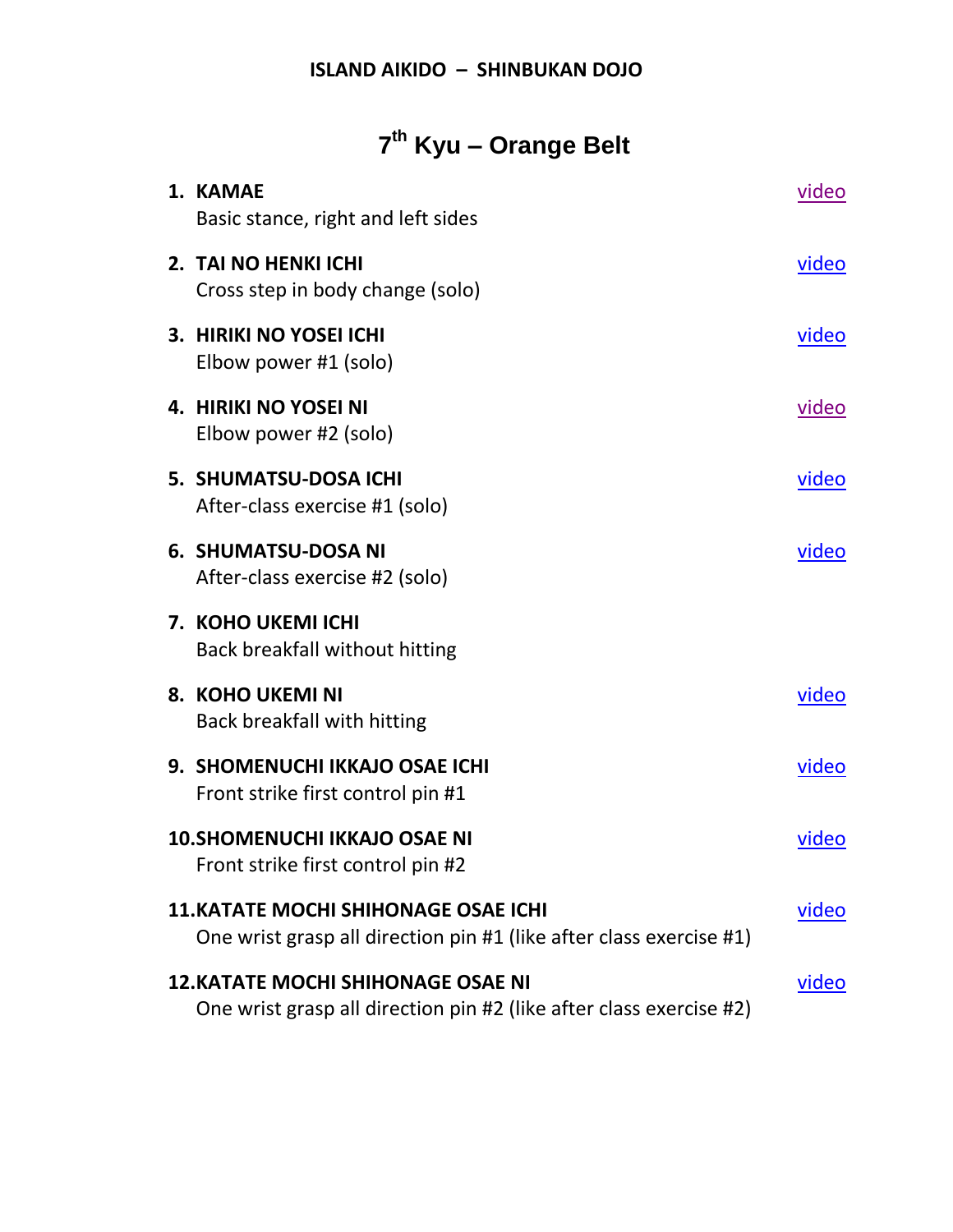# **6 th Kyu – Orange Belt**

| 1. KAMAE<br>Basic stance, right and left sides                                         | video             |
|----------------------------------------------------------------------------------------|-------------------|
| 2. HYAKU HACHI JU DO KAITEN<br>180 degree pivot body change (solo)                     | video             |
| 3. FUMIKOMI HYAKU HACHI JU DO KAITEN<br>Cross-step 180 degree pivot body change (solo) |                   |
| <b>4. SHUMATSU-DOSA NI</b><br>After-class exercise #2 (solo)                           | video             |
| 5. KOHO UKEMI ICHI TO NI<br>Back breakfalls without and with hitting                   | <u>video</u>      |
| <b>6. ZENPO KAITEN UKEMI ICHI</b><br>Forward breakfall #1 (without hitting)            | $video$ (at 5:20) |
| 7. ZENPO KAITEN UKEMI NI<br>Forward breakfall #2 (with hitting)                        | $video (at 5:32)$ |
| 8. KATATE MOCHI NIKAJO OSAE ICHI<br>One wrist grasp second control pin #1              | <u>video</u>      |
| 9. KATATE MOCHI NIKAJO OSAE NI<br>One wrist grasp second control pin #2                | video             |
| <b>10. SHOMENUCHI SHOMEN IRIMINAGE ICHI</b><br>Front strike front step in throw #1     | video             |
| <b>11. SHOMENUCHI SHOMEN IRIMINAGE NI</b><br>Front strike front step in throw #2       | video             |
| 12. SHITE WAZA (Ippon mei)<br>(One previous technique)                                 |                   |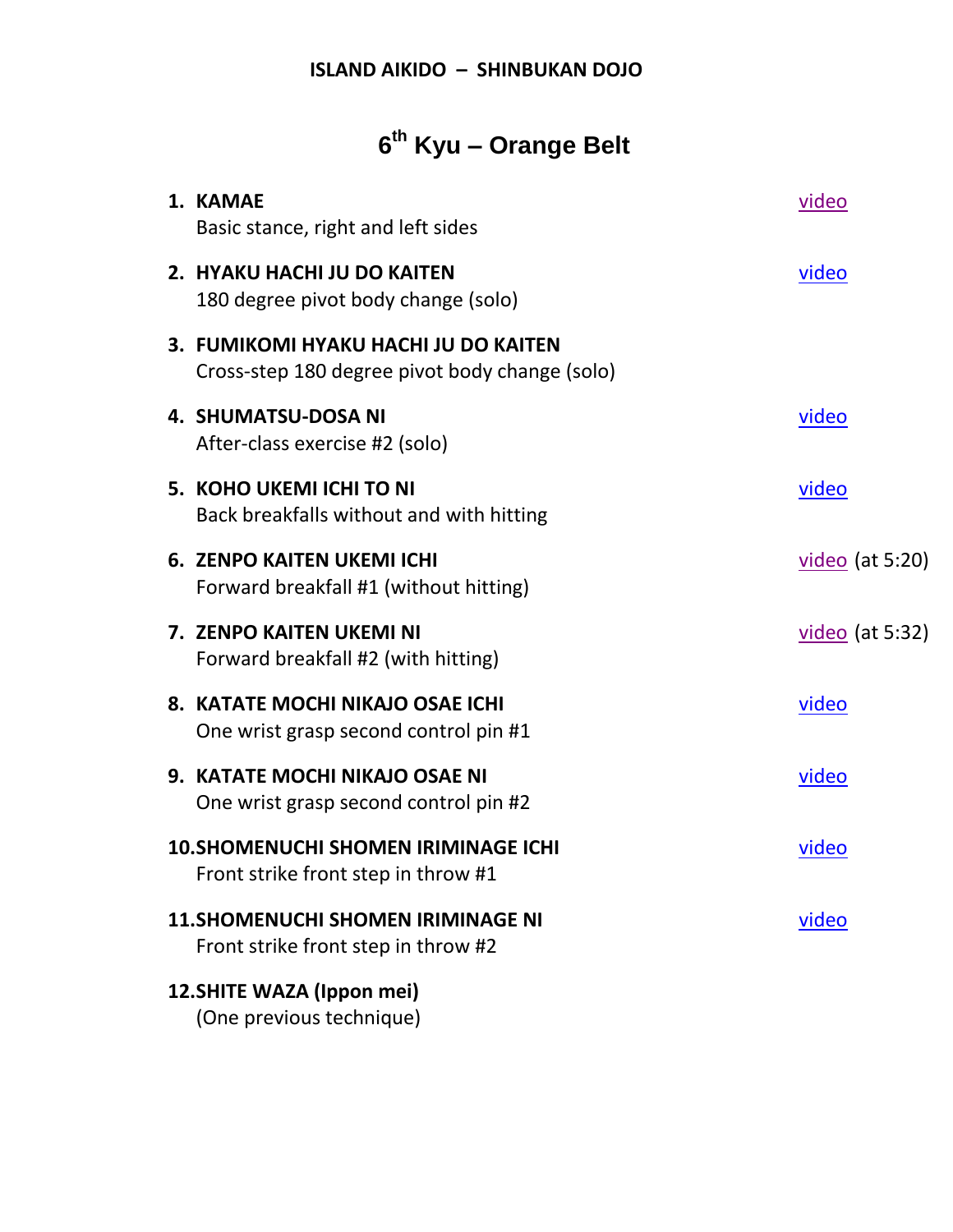# **5 th Kyu – Green Belt**

| 1. KAMAE<br>Basic stance, right and left sides                                          | video             |
|-----------------------------------------------------------------------------------------|-------------------|
| 2. SHIKKO-HO<br>Knee-walking                                                            | <u>video</u>      |
| 3. KOHO UKEMI ICHI TO NI<br>Back breakfalls without and with hitting                    | <u>video</u>      |
| 4. ZENPO KAITEN UKEMI ICHI, NI, SAN<br>Forward breakfalls #1, #2 and #3                 | $video$ (at 5:20) |
| 5. HIRIKI NO YOSEI ICHI<br>Elbow power #1 (solo)                                        | <u>video</u>      |
| 6. HIRIKI NO YOSEI NI<br>Elbow power #2 (solo)                                          | <u>video</u>      |
| 7. KATATE MOCHI HIJIATE KOKYUNAGE ICHI<br>One wrist grasp elbow breath throw #1         | <u>video</u>      |
| 8. KATATE MOCHI HIJIATE KOKYUNAGE NI<br>One wrist grasp elbow breath throw #2           | <u>video</u>      |
| 9. RYOTE MOCHI TENCHINAGE ICHI<br>Both wrists grasp heaven and earth throw #1           | <u>video</u>      |
| <b>10. SHOMENUCHI SANKAJO OSAE ICHI</b><br>Front strike third control pin #1            | <u>video</u>      |
| <b>11.SHOMENUCHI SANKAJO OSAE NI</b><br>Front strike third control pin #2               | video             |
| <b>12. KATATE MOCHI SOKUMEN IRIMINAGE ICHI</b><br>One wrist grasp side step in throw #1 | <u>video</u>      |
| <b>13. KATATE MOCHI SOKUMEN IRIMINAGE NI</b><br>One wrist grasp side step in throw #2   | <u>video</u>      |
| 14. SHITE WAZA (Ippon mei)<br>(One previous technique)                                  |                   |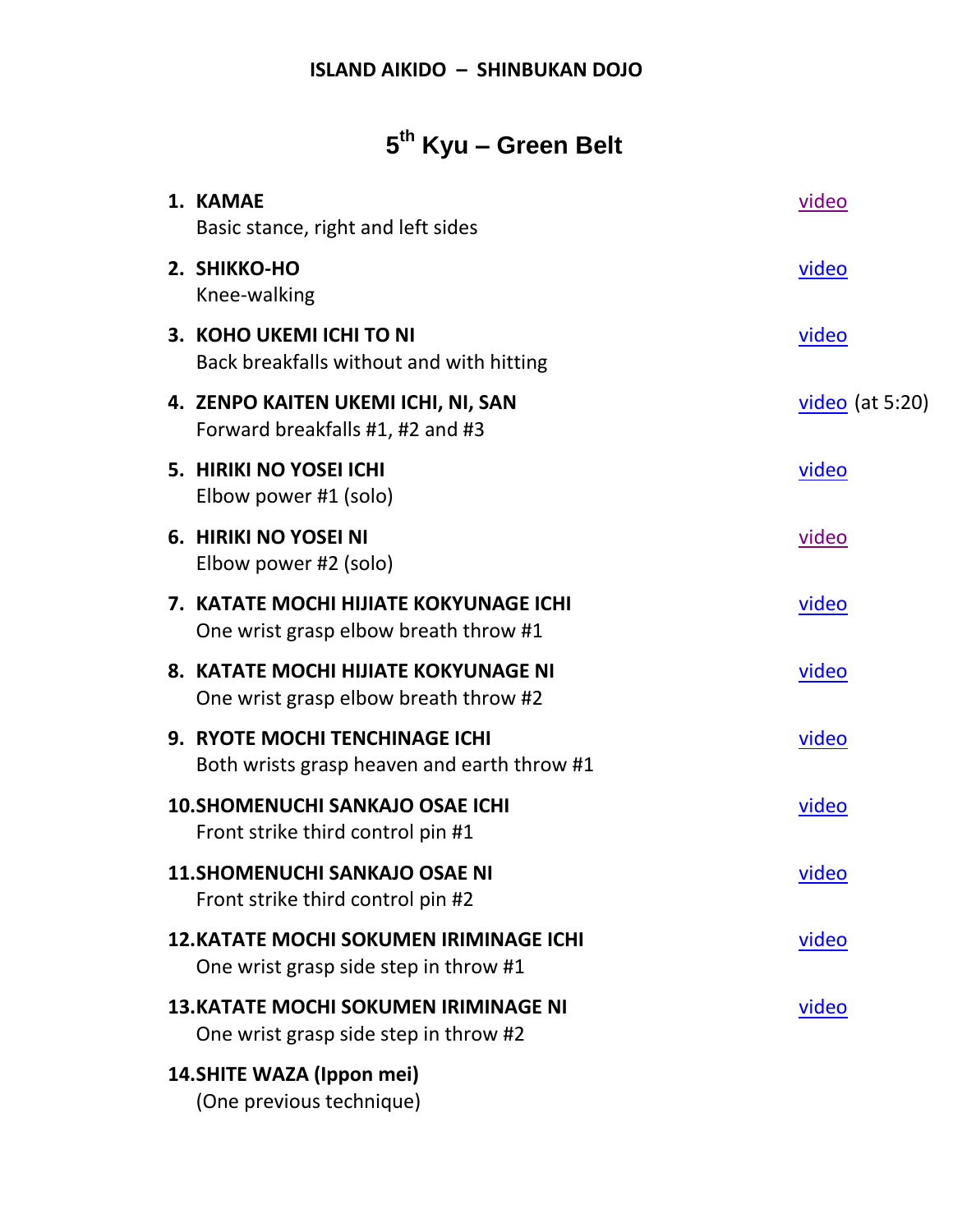# **4 th Kyu – Green Belt**

| 1. KAMAE<br>Basic stance, right and left sides                                     |                   |
|------------------------------------------------------------------------------------|-------------------|
| 2. SHIKKO-HO<br>Knee-walking                                                       | <u>video</u>      |
| 3. ZENPO KAITEN UKEMI ICHI, NI, SAN<br>Forward breakfalls #1, #2 and #3            | $video$ (at 5:20) |
| <b>4. UKEMI YON</b><br>Side breakfall – with hitting                               |                   |
| 5. HIRIKI NO YOSEI ICHI (SOTAE DOSA)<br>Elbow power #1 (with partner)              | <u>video</u>      |
| 6. HIRIKI NO YOSEI NI (SOTAE DOSA)<br>Elbow power #2 (with partner)                | video             |
| 7. YOKOMENUCHI SHIHONAGE OSAE ICHI<br>Side strike all direction pin #1             | <u>video</u>      |
| 8. YOKOMENUCHI SHIHONAGE OSAE NI<br>Side strike all direction pin #2               | video             |
| <b>9. RYOTE MOCHI TENCHINAGE NI</b><br>Both wrists grasp heaven and earth throw #2 | video             |
| <b>10. SHOMENUCHI YONKAJO OSAE ICHI</b><br>Front strike fourth control pin #1      | <u>video</u>      |
| <b>11. SHOMENUCHI YONKAJO OSAE NI</b><br>Front strike fourth control pin #2        | video             |
| <b>12. MUNE MOCHI HIJI SHIME ICHI</b><br>Chest grasp elbow lock #1                 | <u>video</u>      |
| <b>13. MUNE MOCHI HIJI SHIME NI</b><br>Chest grasp elbow lock #2                   | <u>video</u>      |
| 14. SHITE WAZA (Ippon mei)<br>(One previous technique)                             |                   |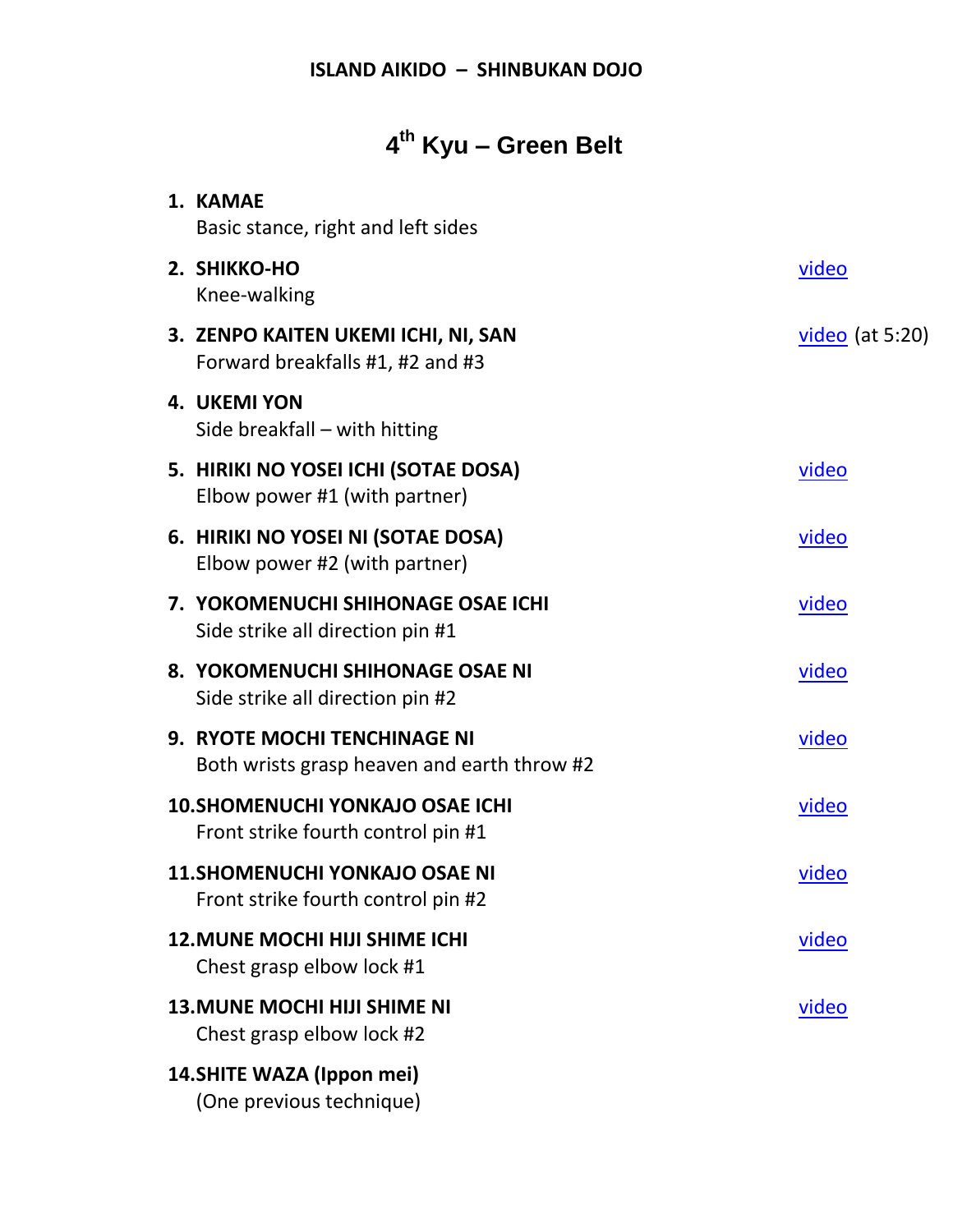# **3 rd Kyu – Brown Belt**

| 1. KAMAE<br>Basic stance, right and left sides                                                             |       |
|------------------------------------------------------------------------------------------------------------|-------|
| 2. SHUMATSU-DOSA ICHI TO NI (SOTAE DOSA)<br>After-class exercise #1 and #2 (with partner)                  | video |
| 3. BUKI WAZA - TAI NO HENKO ICHI TO NI<br>Bokken technique – Cross-step-in body change and 95 degree pivot | video |
| <b>4. ZENPO KAITEN UKEMI SAN</b><br>Forward breakfall #3                                                   | video |
| 5. HIYAKU UKEMI (SOTAE DOSA)<br>Jumping front breakfall (with partner)                                     | video |
| <b>6. SHOMENUCHI HIJIATE KOKYU NAGE ICHI</b><br>Front strike elbow breath throw #1                         | video |
| <b>7. SHOMENUCHI HIJIATE KOKYU NAGE NI</b><br>Front strike elbow breath throw #2                           | video |
| 8. KATATE MOCHI IKKAJO OSAE ICHI<br>One wrist grasp first control pin #1                                   | video |
| 9. KATATE MOCHI IKKAJO OSAE NI<br>One wrist grasp first control pin #2                                     | video |
| <b>10. SHOMEN TSUKI KOTEGAESHI NAGE OSAE ICHI</b><br>Body punch reverse hand throw and pin #1              | video |
| <b>11. SHOMEN TSUKI KOTEGAESHI NAGE OSAE NI</b><br>Body punch reverse hand throw and pin #2                | video |
| 12. SHITE WAZA (Ippon mei)<br>One previous technique appointed by instructor                               |       |
| <b>13. KATATE MOCHI JIYU WAZA</b><br>Freestyle training from one wrist grasp – assigned pattern            |       |

(Continued…)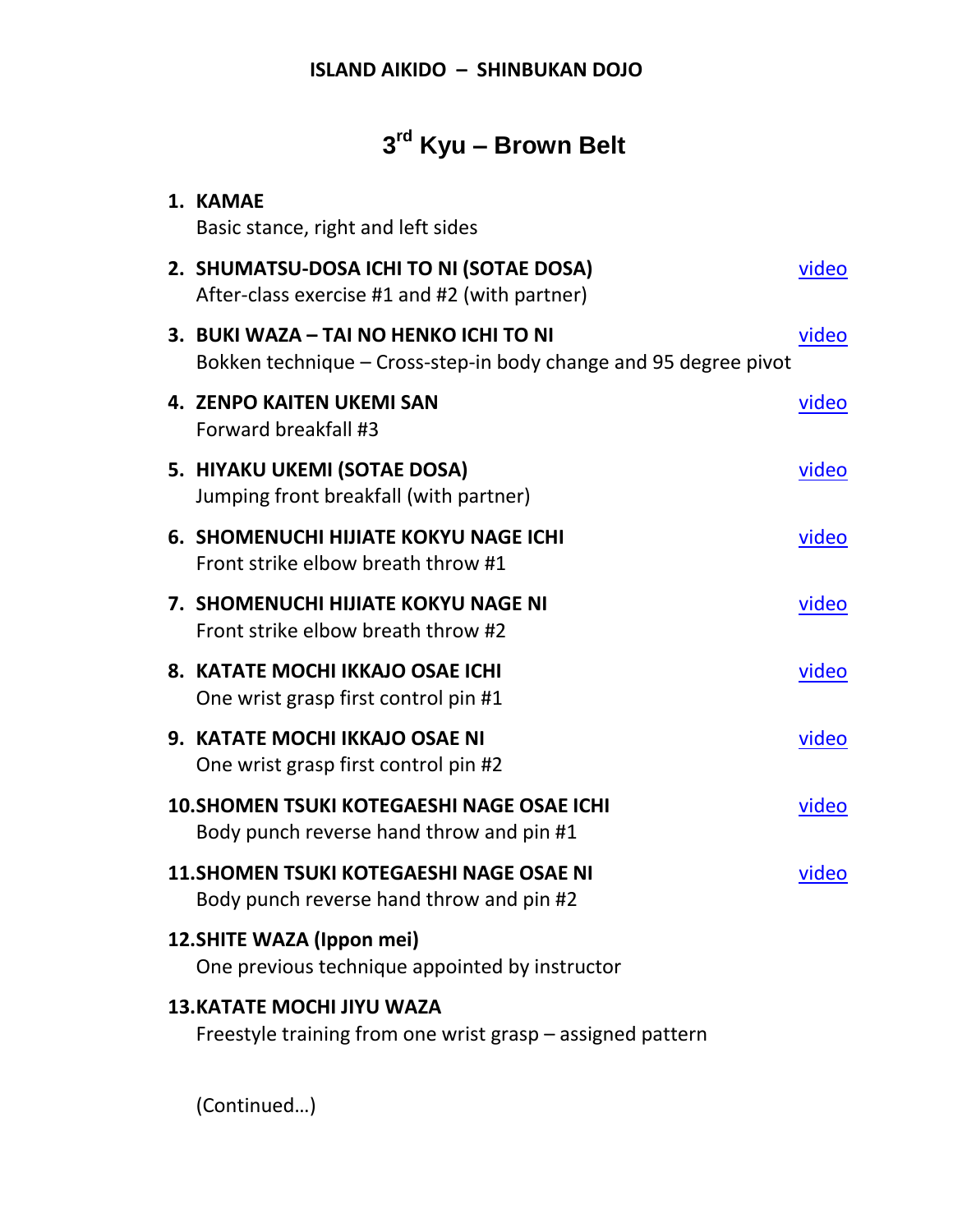### **3 rd Kyu – Assigned pattern for Jiyu Waza (freestyle) from one wrist grasp**

- 1. Left: Elbow breath throw #2 (hijiate kokyu nage ni)
- 2. Right: Elbow breath throw #2 (hijiate kokyu nage ni)
- 3. Left: avoid
- 4. Right: avoid
- 5. Left: First control throw (ikkajo nage) from cross-step pivot
- 6. Right: First control throw (ikkajo nage) from cross-step pivot
- 7. Left: avoid
- 8. Right: avoid
- 9. Left: Front step-in throw #2 (shomen iriminage ni) from cross-step pivot
- 10. Right: Front step-in throw #2 (shomen iriminage ni) from cross-step pivot
- 11. Left: avoid
- 12. Right: avoid
- 13. Left: Step in, face thrust (irimi tsuki)
- 14. Right: Step in, face thrust (irimi tsuki)
- 15. Left: Side step-in throw #2 (sokomen iriminage ni) from cross-step pivot
- 16. Right: Side step-in throw #2 (sokomen iriminage ni) from cross-step pivot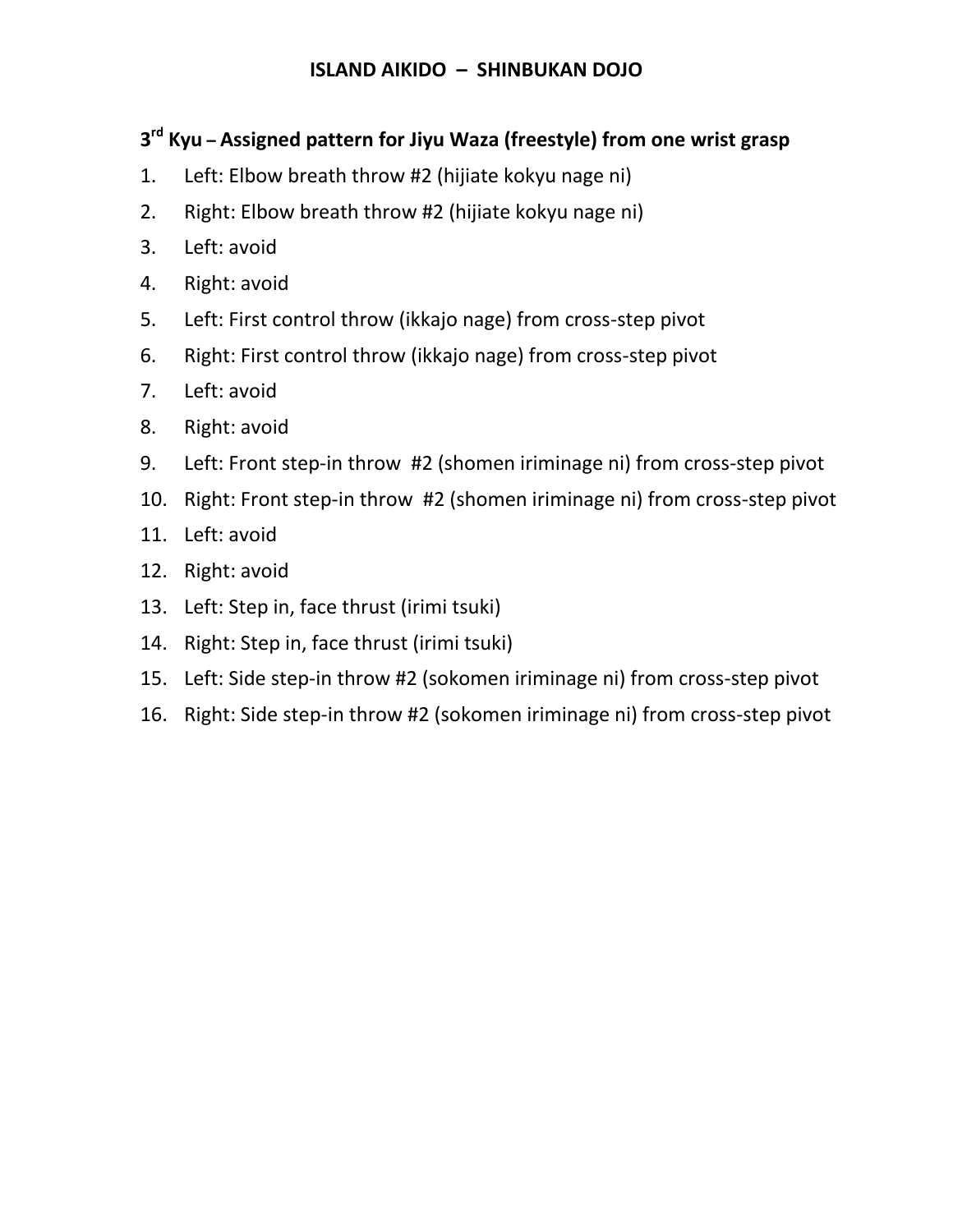## **2 rd Kyu – Brown Belt**

| 1. KAMAE<br>Basic stance, right and left sides                                                          |              |
|---------------------------------------------------------------------------------------------------------|--------------|
| 2. TAI NO HENKO ICHI TO NI (SOTAE DOSA)<br>Cross-step-in body change and 95 degree pivot (with partner) |              |
| 3. BUKI WAZA - SHUMATSU-DOSA ICHI TO NI<br>Bokken technique – After-class exercise #1 and #2            | video        |
| <b>4. ZENPO KAITEN UKEMI SAN</b><br>Forward breakfall #3                                                | <u>video</u> |
| 5. HIYAKU UKEMI (SOTAE DOSA)<br>Jumping front breakfall (with partner)                                  | video        |
| <b>6. SHOMENUCHI YONKAJO OSAE ICHI</b><br>Front strike fourth control pin #1                            | video        |
| 7. SHOMENUCHI YONKAJO OSAE NI<br>Front strike fourth control pin #2                                     | <u>video</u> |
| 8. SHOMENUCHI SANKAJO OSAE ICHI<br>Front strike third control pin #1                                    | video        |
| 9. SHOMENUCHI SANKAJO OSAE NI<br>Front strike third control pin #2                                      | video        |
| 10. KATA MOCHI NIKAJO OSAE ICHI<br>Shoulder grasp second control pin #1                                 | video        |
| <b>11. KATA MOCHI NIKAJO OSAE NI</b><br>Shoulder grasp second control pin #2                            | video        |
| 12. SHITE WAZA (Nippon mei)<br>Two previous techniques appointed by instructor                          |              |
| <b>13. SHOMEN TSUKI JIYU WAZA</b><br>Freestyle training from body punch – assigned pattern              |              |
| <b>14. SHOMEN UCHI JIYU WAZA</b><br>Freestyle training from front strike (open technique selection)     | <u>video</u> |
| (Continued)                                                                                             |              |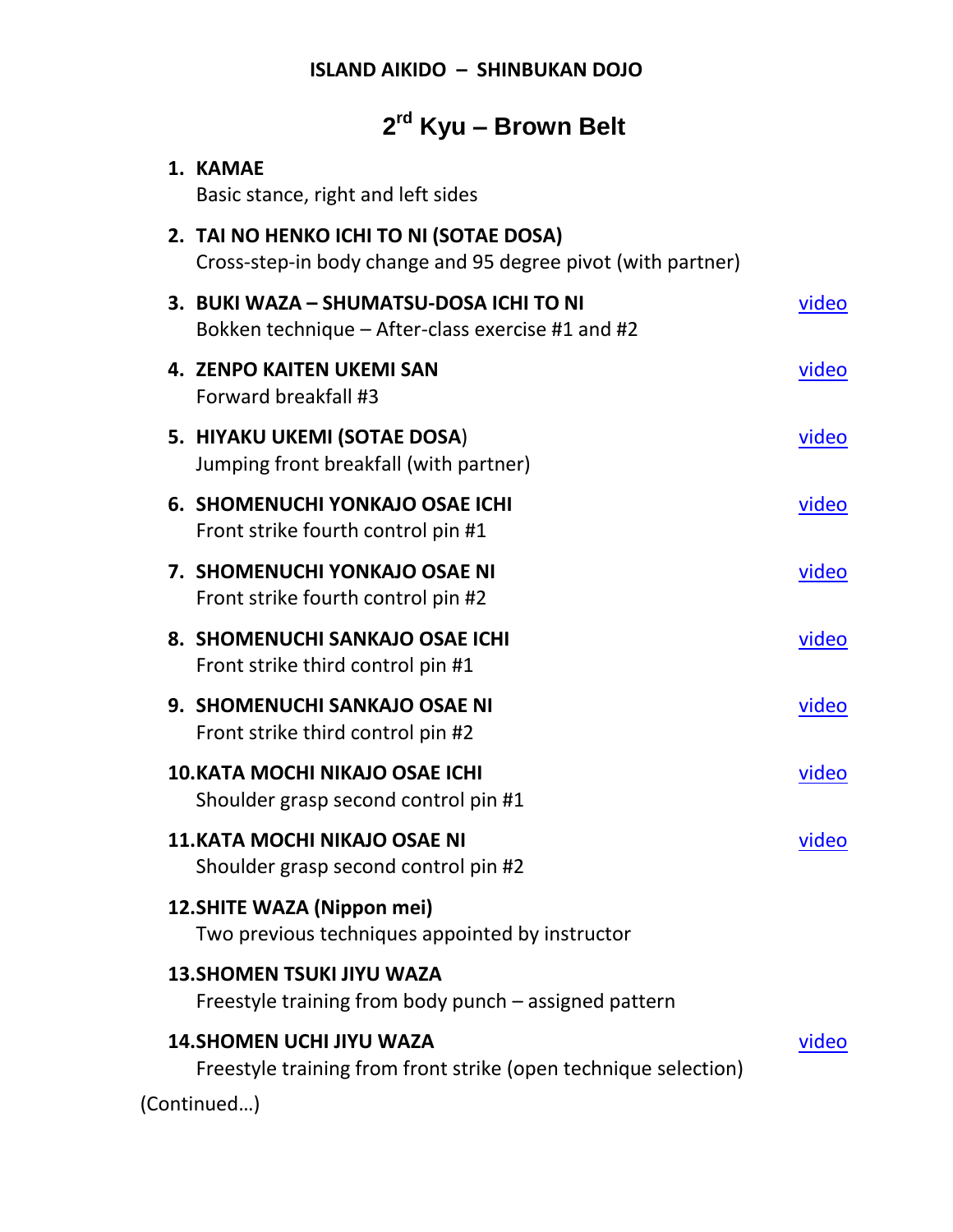### **2 nd Kyu – Assigned pattern for Jiyu Waza (freestyle) from body punch**

- 1. Left: Elbow breath throw #2 (hijiate kokyu nage ni)
- 2. Right: Elbow breath throw #2 (hijiate kokyu nage ni)
- 3. Left: avoid
- 4. Right: avoid
- 5. Left: First control throw (ikkajo nage) from cross-step pivot
- 6. Right: First control throw (ikkajo nage) from cross-step pivot
- 7. Left: avoid
- 8. Right: avoid
- 9. Left: Front step-in throw #2 (shomen iriminage ni) from cross-step pivot
- 10. Right: Front step-in throw #2 (shomen iriminage ni) from cross-step pivot
- 11. Left: avoid
- 12. Right: avoid
- 13. Left: Step in, face thrust (irimi tsuki)
- 14. Right: Step in, face thrust (irimi tsuki)
- 15. Left: Side step-in throw #2 (sokomen iriminage ni) from cross-step pivot
- 16. Right: Side step-in throw #2 (sokomen iriminage ni) from cross-step pivot